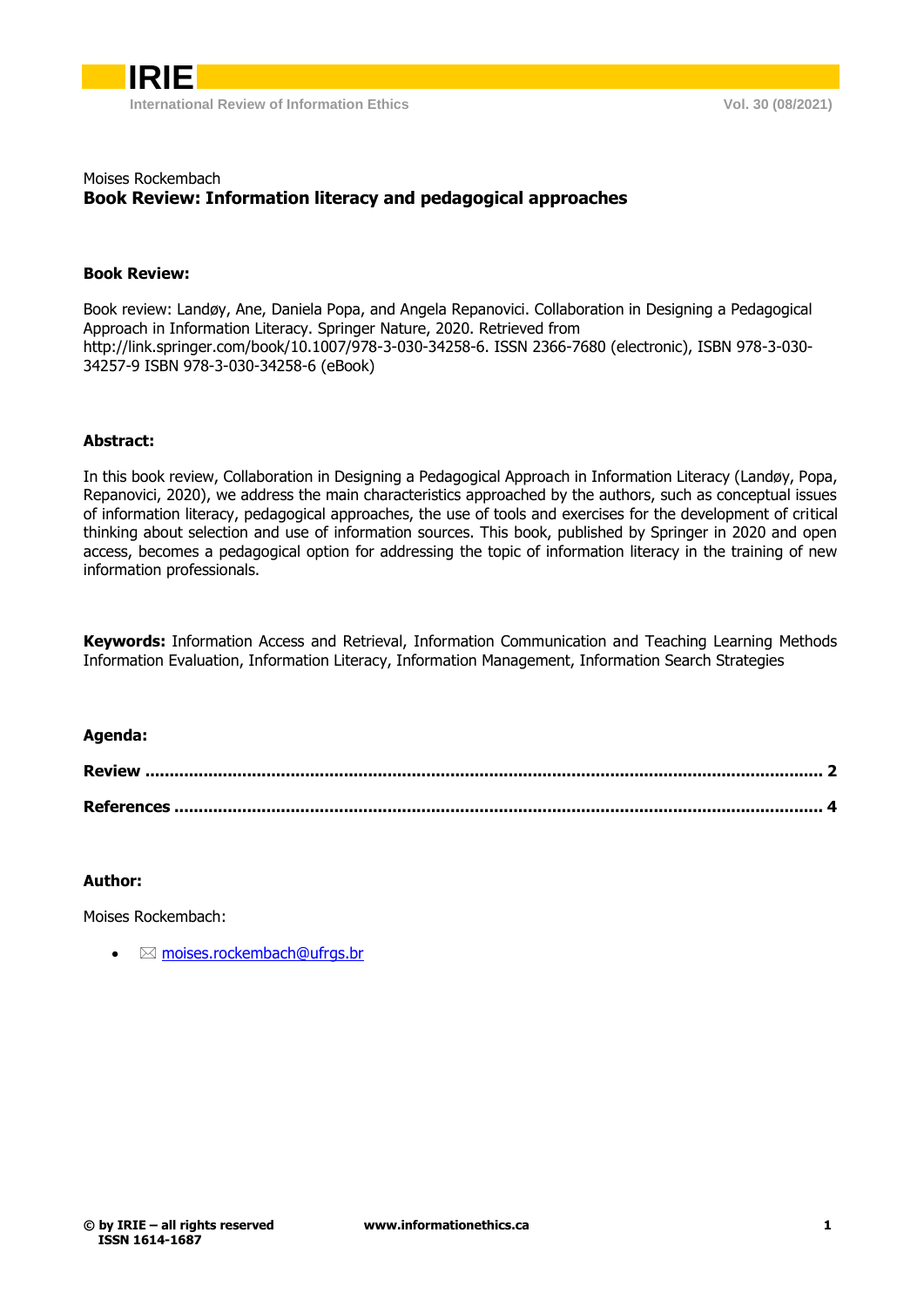## **Review**

<span id="page-1-0"></span>The ability to understand the information produced and disseminated, and make critical judgments about this information, especially in digital environment, has now become a fundamental skill nowadays. If it is a substantial skill for anyone to know how to select and interpret sources of information, given the information overload to which we are submitted, it becomes essential for professionals who who deal with information as their object of study and work.

The book Collaboration in Designing a Pedagogical Approach in Information Literacy, written by Ane Landøy (University of Bergen, Bergen, Norway), Daniela Popa (Faculty of Psychology and Education Sciences, Transilvania University of Brașov, Brașov, Romania) and Angela Repanovici (Faculty of Product Design and Environment, Transilvania University of Brașov , Brașov, Romania), brings approaches to information literacy and its pedagogical applications, aiming at a comparative and critical view at information sources and their contemporary uses.

In its ten chapters, the book addresses issues such as basic concepts of information literacy, information access and retrieval, information search strategies, information evaluation, information management, information communication and teaching learning methods. In a way, the chapters are aligned with the basic components of information literacy, which are identify, find, evaluate, apply and acknowledge.

The authors' approach resides in their knowledge on the theme and experiences identified, especially in Norway and Romania, countries corresponding to their activities. In addition, they bring a literature review and a book structure that facilitate the understanding of information literacy and its assumptions. The result proposed by the authors of the book brings us a good reference material, to be used in teaching information literacy to students and future Information Science professionals. The exercises proposed by the authors are interesting activities to be developed with students to clarify aspects of the research questions, search terms used and reflection on the results found.

Information literacy is not a new concept, as it was conceived in 1974 by Paul Zurkowski (Zurkowski, 1974), with the objective of applying informational resources in the workplace. It is also a topic widely discussed in Information Science and with a wide growth in scientific production, where the contribution of the book Collaboration in Designing a Pedagogical Approach in Information Literacy comes to add an applied literature and with strategies for the development of this which is one of the main skills to be developed by students and professionals in the 21st century.

Therefore, it is relevant that works such as Collaboration in Designing a Pedagogical Approach in Information Literacy are debated and thought in terms of application in education, from planning to execution, as well as the identification of teaching perspectives compatible with the new generations, who live in a more competitive and mobile environment, with the need to develop skills that respond to rapid adaptation to changes.

By analyzing the book's content, this book can serve not only for academic librarians and public library staff who serve university students, the main audience designated by the authors, but it can also help information professionals and teachers to think critically about the quality of sources of information, informational needs and contemporary teaching-learning processes, with a focus on the acquisition of informational skills.

Some of the informational literacy models are referenced, such as BIG6, Kuhlthau, The Seven Pillars Model, Research Cycle and SCONUL (2011), the last one more described, which represents an acronym (Society of College, National and University Libraries), and results from seven basic skills: Ability to recognize an information need, ability to distinguish ways in which "lack" of information can be addressed, ability to build strategies in order to locate information, ability to locate and access information, ability to compare and assess information obtained from different sources , ability to organize, apply and communicate the information to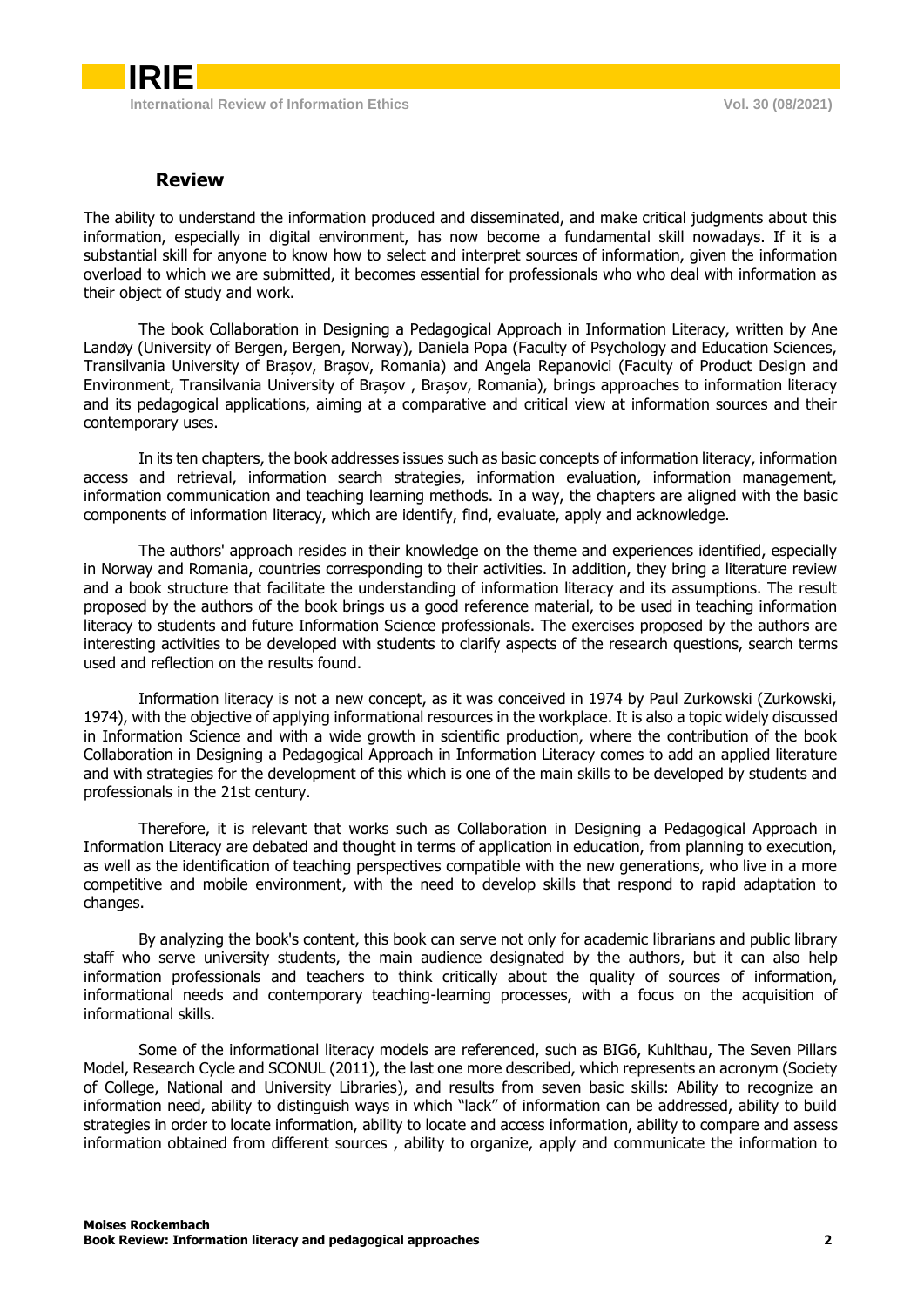other people in ways appropriate to the situation, ability to synthetise and build based on existing information and contribute to create new knowledge.

Information literacy models are described according to the original proposal of each reference presented. A reflection that readers can make regarding the presentation of these literacy models is an observation about difficulties that may be faced in pedagogical applications, understanding the strengths and possible gaps that may appear in the application of the models. This could also be discussed at the end of the chapters, in order to offer a critical view at the uses of these literacy models.

In turn, access to information depends on knowledge of the information needs, the tools and the types of research that can be used, from the establishment of research questions, keywords, use of thesaurus and Boolean operators. The authors also observe issues regarding the ethical uses of information and scientific communication, such as the use of the standardized form in references and attention to intellectual property, copyright law and the fight against plagiarism.

The understanding of the types of information and documents and the critical comparison of sources, demonstrated by the authors, serve as a manual on how we can evaluate the information available online, from the peer review process to the bibliometric databases, through the web resources and tests of information validity, such as the CRAAP test - Currency, Relevance, Authority, Accuracy, and Purpose (Blakeslee, 2004).

Critical reflection on the sources of information, evaluating their main characteristics and their reliability is a fundamental competence for students and professionals of Information Science. The social conditions that contextualize learning and the development of collaborative learning methods, instead of a model aimed at individual learning, stand out as important issues in an information society. In this sense, the educator acts as a partner of the student, with a strong ethos, communication skills and focused on stimulating creativity in class. An effective teacher will seek, among other actions, to have a deep knowledge on the subject, creativity in the discovery of educational resources, to integrate new technologies and to promote 21st century skills.

The Teaching Learning Methods are addressed by the authors, representing the last chapter, where the different methods are approached (centred on the teacher or expository methods, focused on the interaction between teacher and student and student centred or active-participatory methods) comparing their advantages and disadvantages, and with the notion that collaboration between teachers and librarians can make a difference in the formation of a team focused on information literacy.

The fact that the book, published by Springer publisher, is open access, funding by University of Bergen, under the terms of the Creative Commons Attribution 4.0 International License, allows more people to access the content, facilitating its circulation and dissemination.

Nowadays, it is increasingly necessary to encourage the adoption of collaboration strategies, between educators and students and between different areas. Here there are points for reflection on the potentials of developing information literacy, as this means that various professionals involved in teaching-learning processes and in the acquisition of professional skills and competences can plan collaboration strategies in an interdisciplinary way, using this book as a starting point for your discussions.

Some new challenges have arisen since 2020. The knowledge discussed in this book, although very recent, needs to be articulated with radical change and transformation, with the intense use of digital, which we are experiencing. The necessity of social isolation and restrictions generated by the pandemic, declared by the World Health Organization, and the contamination by COVID-19, also produced new ways of producing didactic content and stimulated the use of synchronous and asynchronous formats of teaching and student activities. In this context, online education does not become an option, but a necessity (Dhavan, 2020). Therefore, the changes resulting from emergency remote education, focused on the development of significant learning processes (Bozkurt, Sharma, 2020) and necessary for the continuity of activities with students should also be part of the pedagogical strategies to be adopted by educational projects.